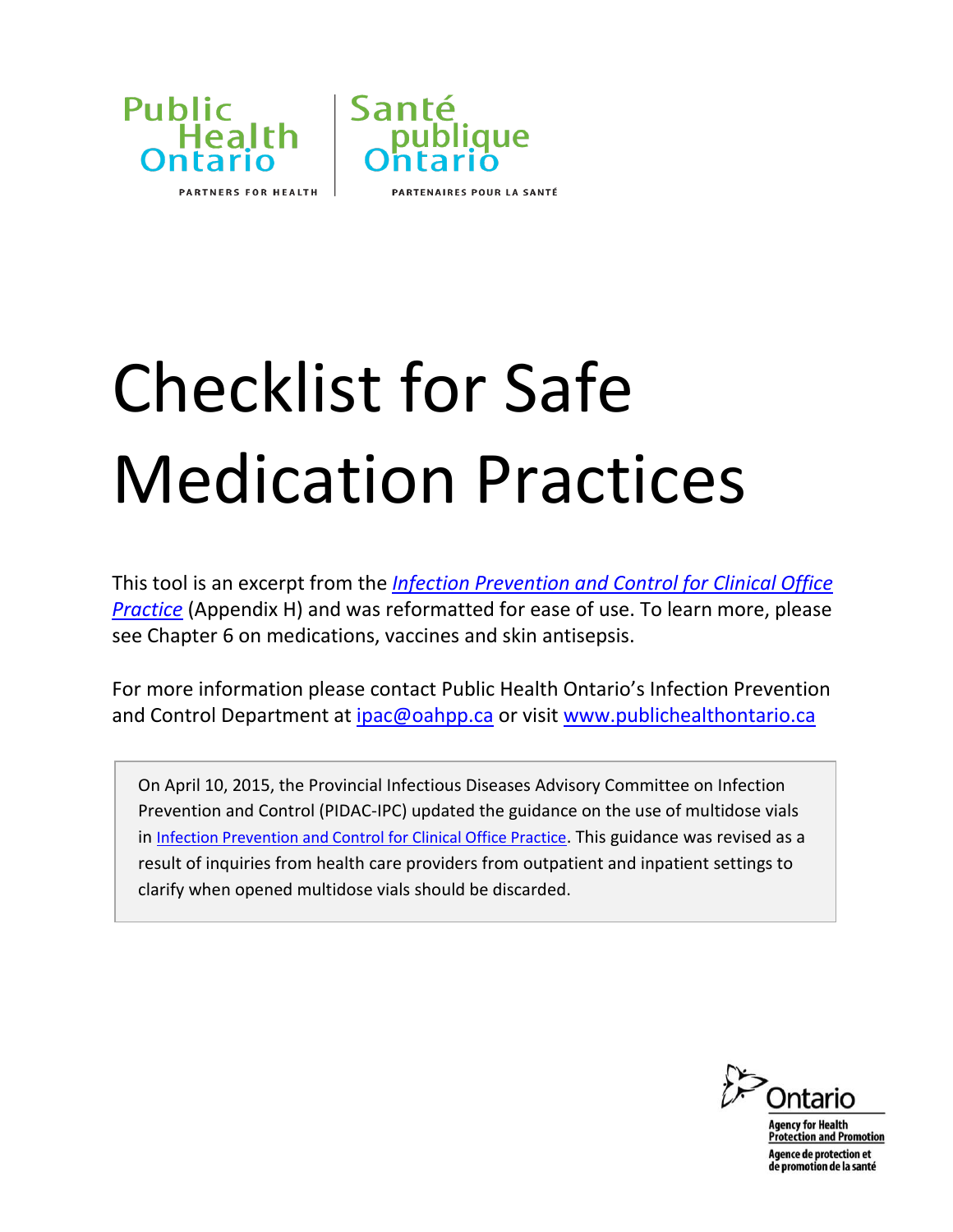

This is an excerpt from *[Infection Prevention and Control](http://www.publichealthontario.ca/en/eRepository/IPAC_Clinical_Office_Practice_2013.pdf)  [for Clinical Office Practice](http://www.publichealthontario.ca/en/eRepository/IPAC_Clinical_Office_Practice_2013.pdf)* (Appendix H)

## Medication Room/ Area

- $\Box$  There are facilities for hand hygiene in the medication room/ area.
- $\Box$  A puncture-resistant sharps container is accessible at point-of-use.
- $\Box$  There is a dedicated medication/vaccine refrigerator. Food/specimens are not stored in the medication refrigerator.
- $\Box$  Temperatures of refrigerators and freezers used to store vaccines are checked twice daily and recorded.
- $\Box$  There is an alarm on the medication/ vaccine refrigerator to warn when the temperature falls outside the recommended range.





<u>rotection and Promotion</u> gence de protection et<br>e promotion de la santé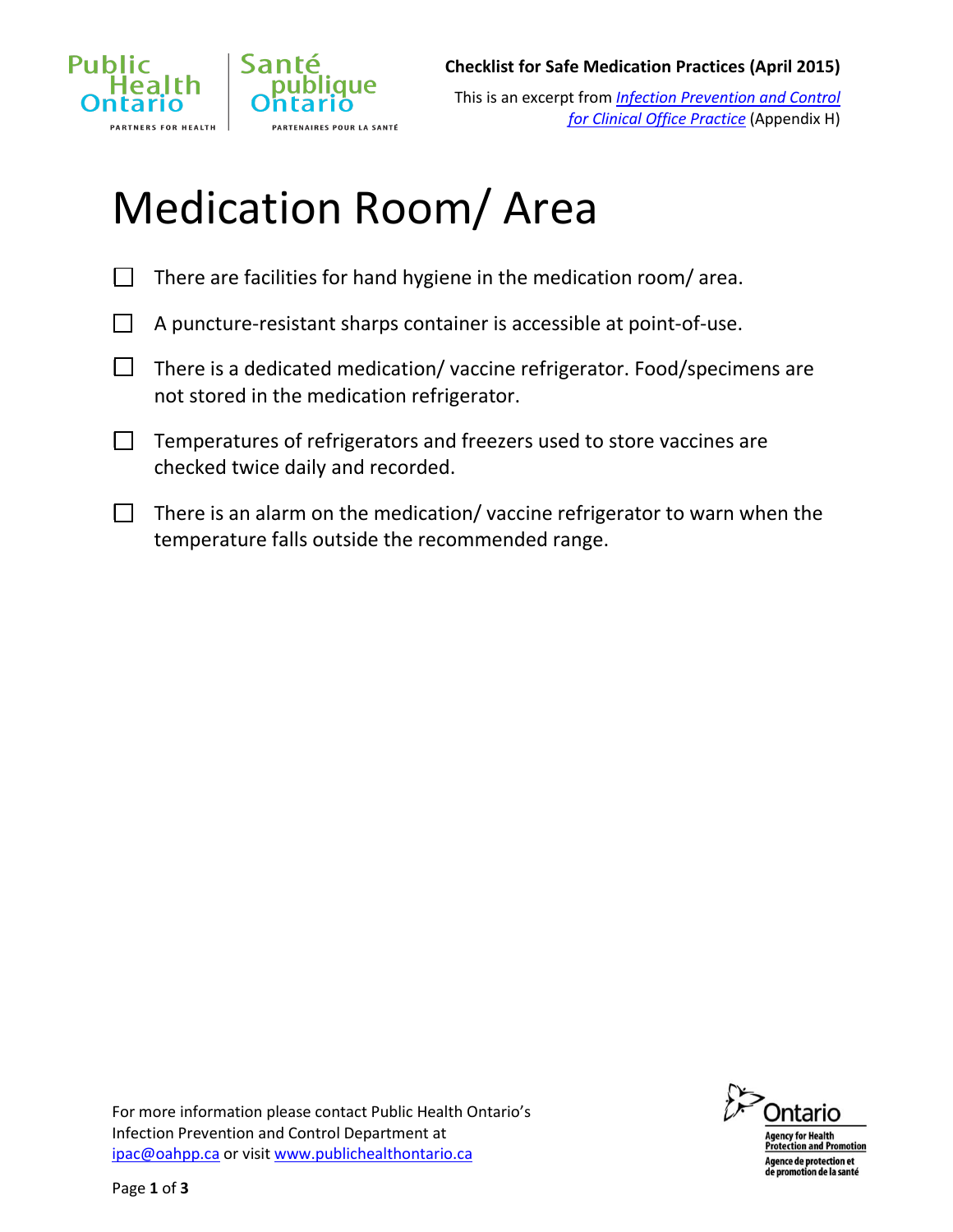

## Medications and Vials

arın

**ENAIRES POUR LA SANTÉ** 

- $\Box$  Single dose vials are not reused. Leftover contents are not combined or pooled.
- $\Box$  A sterile syringe and needle/cannula is used when entering a vial.
- $\Box$  All needles and syringes are single patient use only.
- $\Box$  Multidose vials are not used wherever possible.

When the use of multidose vials cannot be avoided, the following requirements are followed each time these vials are used:

- $\Box$  Each vial is used for a single patient whenever possible and is marked with the patient's name and date of entry, and is discarded at the appropriate time. Vials not marked with the patient's name and original entry date are discarded immediately.
- $\Box$  The vials are accessed aseptically on a clean surface and away from dirty, used or potentially contaminated equipment.
- $\Box$  The diaphragms of the vials are scrubbed using friction and 70% alcohol, and are allowed to dry before inserting a new needle and a new syringe.
- $\Box$  A needle is not left in a vial to be attached to a new syringe.
- $\Box$  The vials are discarded immediately when sterility is questioned or compromised.
- $\Box$  Opened vials are discarded according to the manufacturer's instructions or within 28 days, whichever is shorter, unless the vials are used for a single patient (e.g., allergy shots), the manufacturer's instructions state that the vials can be used for longer than 28 days, AND all of the above requirements are followed.

For more information please contact Public Health Ontario's Infection Prevention and Control Department at [ipac@oahpp.ca](mailto:ipac@oahpp.ca) or visit [www.publichealthontario.ca](http://www.publichealthontario.ca/)



ncy for Health rotection and Promotion ence de protection et<br>· promotion de la santé